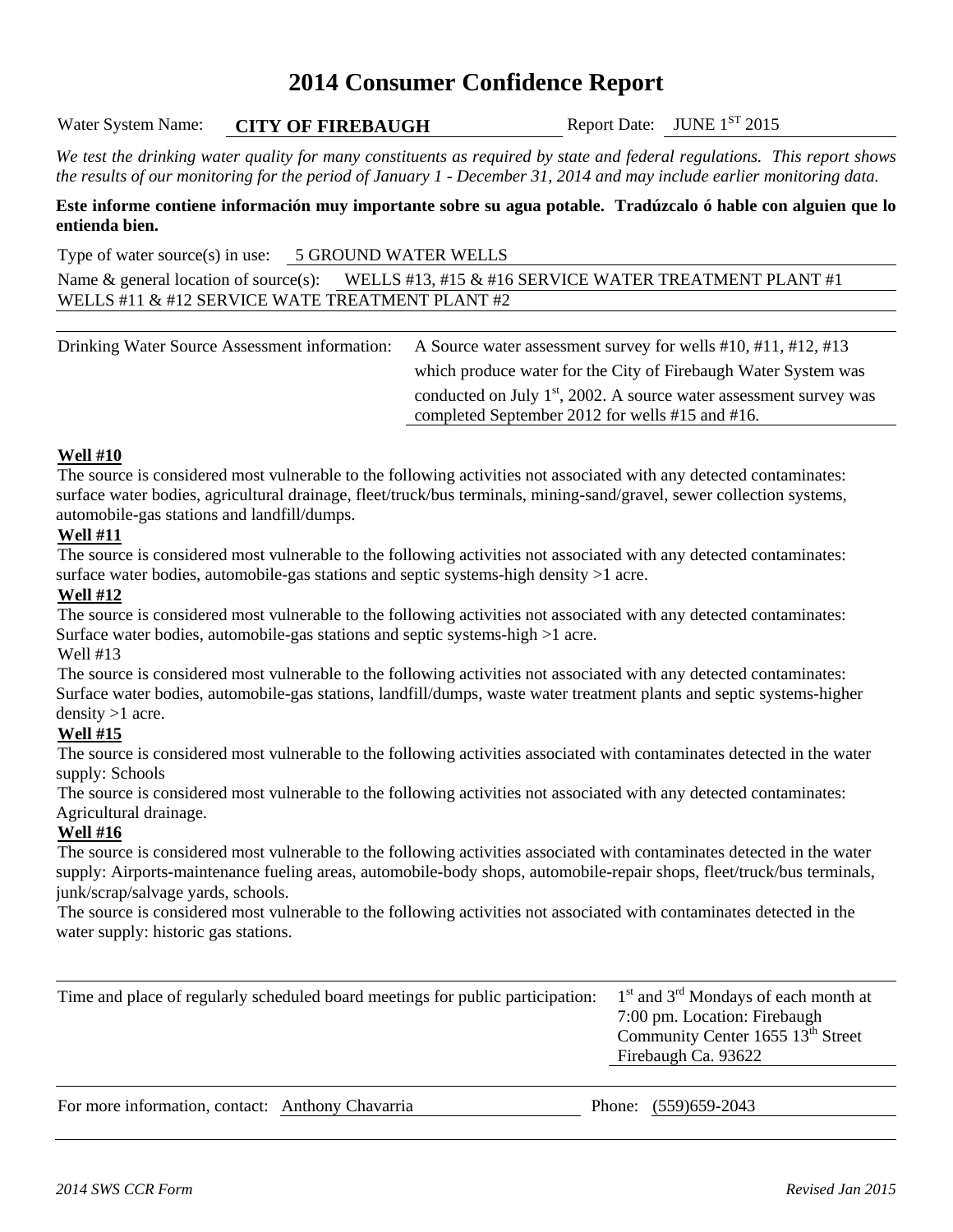## **TERMS USED IN THIS REPORT**

| Maximum Contaminant Level (MCL): The highest<br>level of a contaminant that is allowed in drinking<br>water. Primary MCLs are set as close to the PHGs (or<br>MCLGs) as is economically and technologically | Primary Drinking Water Standards (PDWS): MCLs and<br>MRDLs for contaminants that affect health along with their<br>monitoring and reporting requirements, and water treatment<br>requirements. |  |  |  |
|-------------------------------------------------------------------------------------------------------------------------------------------------------------------------------------------------------------|------------------------------------------------------------------------------------------------------------------------------------------------------------------------------------------------|--|--|--|
| feasible. Secondary MCLs are set to protect the odor,<br>taste, and appearance of drinking water.<br>Maximum Contaminant Level Goal (MCLG): The                                                             | <b>Secondary Drinking Water Standards (SDWS): MCLs for</b><br>contaminants that affect taste, odor, or appearance of the<br>drinking water. Contaminants with SDWSs do not affect the          |  |  |  |
| level of a contaminant in drinking water below which                                                                                                                                                        | health at the MCL levels.                                                                                                                                                                      |  |  |  |
| there is no known or expected risk to health. MCLGs<br>are set by the U.S. Environmental Protection Agency<br>(USEPA).                                                                                      | Treatment Technique (TT): A required process intended to<br>reduce the level of a contaminant in drinking water.                                                                               |  |  |  |
| Public Health Goal (PHG): The level of a<br>contaminant in drinking water below which there is no<br>known or expected risk to health. PHGs are set by the                                                  | Regulatory Action Level (AL): The concentration of a<br>contaminant which, if exceeded, triggers treatment or other<br>requirements that a water system must follow.                           |  |  |  |
| California Environmental Protection Agency.                                                                                                                                                                 | Variances and Exemptions: State Board permission to                                                                                                                                            |  |  |  |
| Maximum Residual Disinfectant Level (MRDL):<br>The highest level of a disinfectant allowed in drinking                                                                                                      | exceed an MCL or not comply with a treatment technique<br>under certain conditions.                                                                                                            |  |  |  |
| water. There is convincing evidence that addition of a                                                                                                                                                      | <b>ND</b> : not detectable at testing limit                                                                                                                                                    |  |  |  |
| disinfectant is necessary for control of microbial<br>contaminants.                                                                                                                                         | <b>ppm</b> : parts per million or milligrams per liter $(mg/L)$                                                                                                                                |  |  |  |
| <b>Residual</b><br>Disinfectant Level<br>Goal<br><b>Maximum</b>                                                                                                                                             | <b>ppb</b> : parts per billion or micrograms per liter $(\mu g/L)$                                                                                                                             |  |  |  |
| (MRDLG): The level of a drinking water disinfectant                                                                                                                                                         | <b>ppt</b> : parts per trillion or nanograms per liter $(ng/L)$                                                                                                                                |  |  |  |
| below which there is no known or expected risk to<br>health. MRDLGs do not reflect the benefits of the use                                                                                                  | ppq: parts per quadrillion or picogram per liter (pg/L)                                                                                                                                        |  |  |  |
| of disinfectants to control microbial contaminants.                                                                                                                                                         | pCi/L: picocuries per liter (a measure of radiation)                                                                                                                                           |  |  |  |

**The sources of drinking water** (both tap water and bottled water) include rivers, lakes, streams, ponds, reservoirs, springs, and wells. As water travels over the surface of the land or through the ground, it dissolves naturally-occurring minerals and, in some cases, radioactive material, and can pick up substances resulting from the presence of animals or from human activity.

## **Contaminants that may be present in source water include:**

- *Microbial contaminants*, such as viruses and bacteria, that may come from sewage treatment plants, septic systems, agricultural livestock operations, and wildlife.
- *Inorganic contaminants*, such as salts and metals, that can be naturally-occurring or result from urban stormwater runoff, industrial or domestic wastewater discharges, oil and gas production, mining, or farming.
- *Pesticides and herbicides*, that may come from a variety of sources such as agriculture, urban stormwater runoff, and residential uses.
- *Organic chemical contaminants*, including synthetic and volatile organic chemicals, that are by-products of industrial processes and petroleum production, and can also come from gas stations, urban stormwater runoff, agricultural application, and septic systems.
- *Radioactive contaminants*, that can be naturally-occurring or be the result of oil and gas production and mining activities.

**In order to ensure that tap water is safe to drink**, the USEPA and the State Water Resources Control Board (State Board) prescribe regulations that limit the amount of certain contaminants in water provided by public water systems. State Board regulations also establish limits for contaminants in bottled water that provide the same protection for public health.

**Tables 1, 2, 3, 4, 5, 7, and 8 list all of the drinking water contaminants that were detected during the most recent sampling for the constituent**. The presence of these contaminants in the water does not necessarily indicate that the water poses a health risk. The State Board allows us to monitor for certain contaminants less than once per year because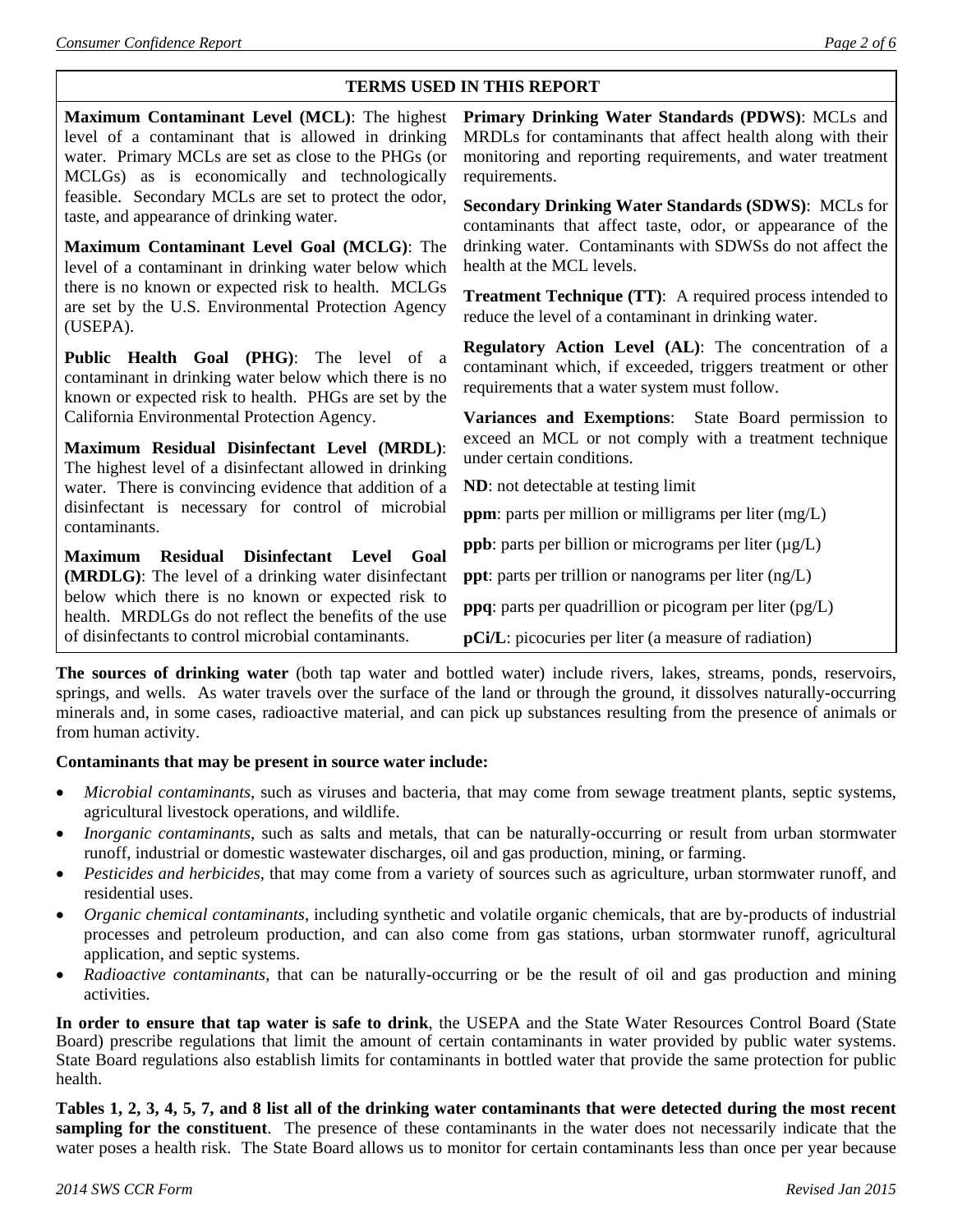the concentrations of these contaminants do not change frequently. Some of the data, though representative of the water quality, are more than one year old.

| <b>TABLE 1 - SAMPLING RESULTS SHOWING THE DETECTION OF COLIFORM BACTERIA</b>                                                   |                                               |                                |                                                     |                                                                                                                                 |                      |                                                           |                                                                                                                                                                            |
|--------------------------------------------------------------------------------------------------------------------------------|-----------------------------------------------|--------------------------------|-----------------------------------------------------|---------------------------------------------------------------------------------------------------------------------------------|----------------------|-----------------------------------------------------------|----------------------------------------------------------------------------------------------------------------------------------------------------------------------------|
| Microbiological<br><b>Contaminants</b><br>(complete if bacteria detected)                                                      | <b>Highest No.</b><br>of<br><b>Detections</b> | No. of months in<br>violation  |                                                     | <b>MCL</b>                                                                                                                      |                      | <b>MCLG</b>                                               | <b>Typical Source of Bacteria</b>                                                                                                                                          |
| Total Coliform Bacteria                                                                                                        | $\Omega$                                      | $\mathbf{0}$                   |                                                     | More than 1 sample in a<br>month with a detection                                                                               |                      | $\overline{0}$                                            | Naturally present in the<br>environment                                                                                                                                    |
| Fecal Coliform or E. coli                                                                                                      | $\overline{0}$                                | $\mathbf{0}$                   |                                                     | A routine sample and a<br>repeat sample detect<br>total coliform and either<br>sample also detects fecal<br>coliform or E. coli |                      | $\Omega$                                                  | Human and animal fecal waste                                                                                                                                               |
| TABLE 2 - SAMPLING RESULTS SHOWING THE DETECTION OF LEAD AND COPPER                                                            |                                               |                                |                                                     |                                                                                                                                 |                      |                                                           |                                                                                                                                                                            |
| <b>Lead and Copper</b><br>(complete if lead or copper<br>detected in the last sample set)                                      | <b>Sample</b><br>Date                         | No. of<br>samples<br>collected | 90 <sup>th</sup><br>percentile<br>level<br>detected | No. sites<br>exceeding<br>AL                                                                                                    | AL                   | <b>PHG</b>                                                | <b>Typical Source of Contaminant</b>                                                                                                                                       |
| Lead (ppb)                                                                                                                     | 8/2012                                        | 20                             | 6.2                                                 | $\mathbf{1}$                                                                                                                    | 15                   | 0.2                                                       | Internal corrosion of household<br>water plumbing systems;<br>discharges from industrial<br>manufacturers; erosion of natural<br>deposits                                  |
| Copper (ppm)                                                                                                                   | 8/2012                                        | 20                             | 0.16                                                | $\theta$                                                                                                                        | 1.3                  | 0.3                                                       | Internal corrosion of household<br>plumbing systems; erosion of<br>natural deposits; leaching from<br>wood preservatives                                                   |
|                                                                                                                                |                                               |                                |                                                     |                                                                                                                                 |                      | <b>TABLE 3 - SAMPLING RESULTS FOR SODIUM AND HARDNESS</b> |                                                                                                                                                                            |
| <b>Chemical or Constituent</b><br>(and reporting units)                                                                        | <b>Sample</b><br>Date                         | Level<br><b>Detected</b>       |                                                     | <b>Range of</b><br><b>Detections</b>                                                                                            | <b>MCL</b>           | <b>PHG</b><br>(MCLG)                                      | <b>Typical Source of Contaminant</b>                                                                                                                                       |
| Sodium (ppm)                                                                                                                   | 2014                                          | 100.8                          |                                                     | 74-120                                                                                                                          | none                 | none                                                      | Salt present in the water and is<br>generally naturally occurring                                                                                                          |
| Hardness (ppm)                                                                                                                 | 2014                                          | 163.6                          |                                                     | 78-260                                                                                                                          | none                 | none                                                      | Sum of polyvalent cations present<br>in the water, generally magnesium<br>and calcium, and are usually<br>naturally occurring                                              |
| *Any violation of an MCL or AL is asterisked. Additional information regarding the violation is provided later in this report. |                                               |                                |                                                     |                                                                                                                                 |                      |                                                           |                                                                                                                                                                            |
|                                                                                                                                |                                               |                                |                                                     |                                                                                                                                 |                      |                                                           | TABLE 4 - DETECTION OF CONTAMINANTS WITH A PRIMARY DRINKING WATER STANDARD                                                                                                 |
| <b>Chemical or Constituent</b><br>(and reporting units)                                                                        | <b>Sample</b><br><b>Date</b>                  | Level<br><b>Detected</b>       |                                                     | <b>Range of</b><br><b>Detections</b>                                                                                            | <b>MCL</b><br>[MRDL] | <b>PHG</b><br>(MCLG)<br>[MRDLG]                           | <b>Typical Source of Contaminant</b>                                                                                                                                       |
| <b>ARSENIC (PPB)</b><br>TREATMENT SITE #1<br>TREATMENT SITE #2                                                                 | 2014<br>2014                                  | 6.12<br>.69                    |                                                     | $2 - 9.4$<br>$ND-9.1$                                                                                                           | 10                   | .004                                                      | Erosion of natural deposits: runoff<br>from orchards: glass and<br>electronics products wastes.                                                                            |
| <b>BARIUM (PPM)</b>                                                                                                            | 2014                                          | .133                           |                                                     | $.076 - 0.2$                                                                                                                    | $\mathbf{1}$         | $\overline{2}$                                            | Discharge of oil drilling waste and<br>from metal refineries: erosion of<br>natural deposits.                                                                              |
| CHLORINE (PPM)<br>Distribution system<br>residual                                                                              | 2014                                          | .73                            |                                                     | $0.61 - 0.84$                                                                                                                   | $\overline{4}$       | $\overline{4}$                                            | Drinking water disinfectant added<br>for treatment                                                                                                                         |
| GROSS ALPHA (pCi/L)                                                                                                            | 2010                                          | 3.31                           |                                                     | 1.99-6.63                                                                                                                       | 15                   | $\rm N/A$                                                 | Decay of natural and man-made<br>deposits                                                                                                                                  |
| <b>SELENIUM (PPB)</b>                                                                                                          | 2014                                          | 3.075                          |                                                     | $N/D-4.5$                                                                                                                       | 50                   | 30                                                        | Discharge from petroleum, glass<br>and metal refineries: erosion of<br>natural deposits: discharge from<br>mines and chemical manufacturers<br>run off from livestock lots |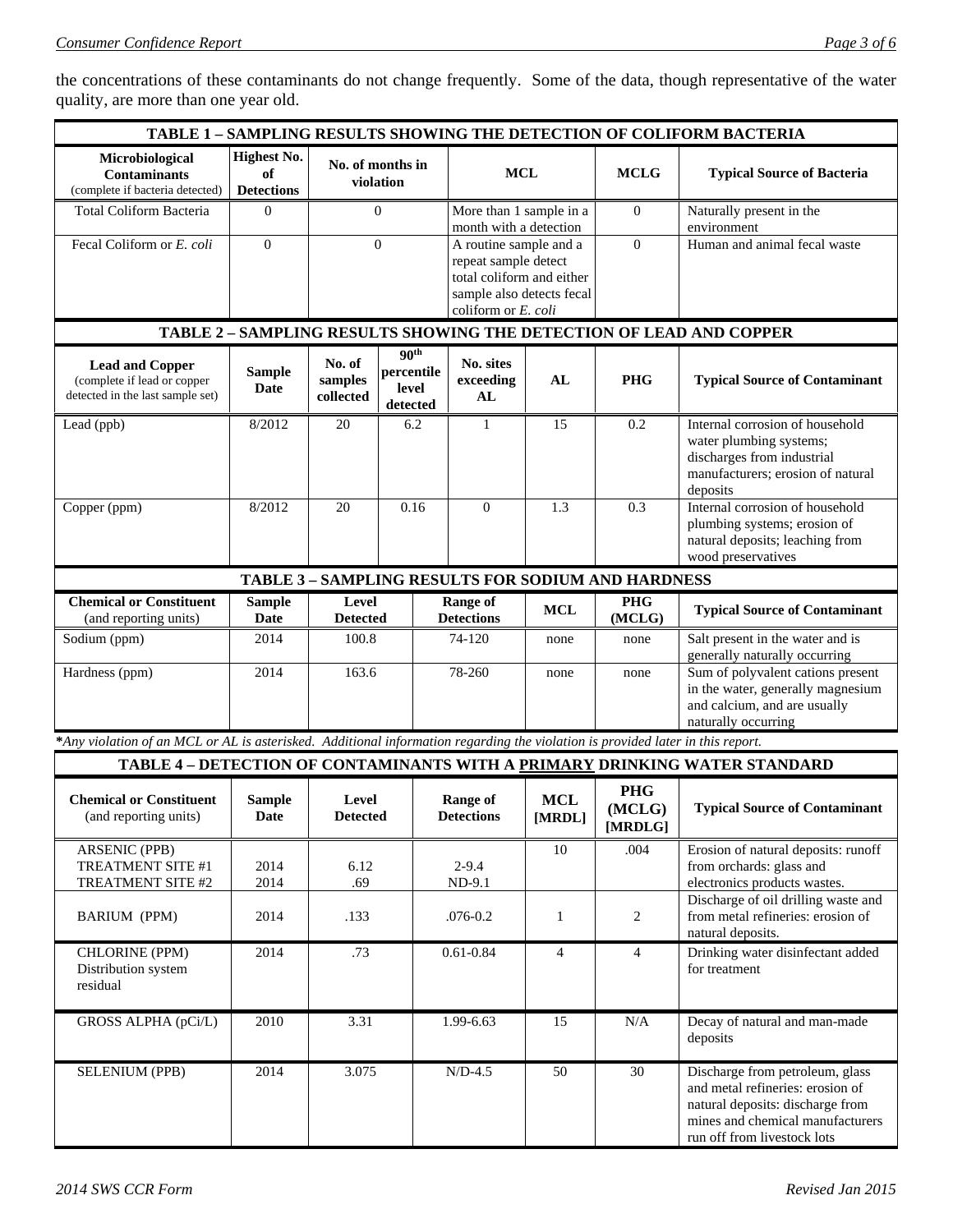|                                                           |                       |                          |                                      |            |                           | (feed additive)                                                                                                                                                                                                                |  |
|-----------------------------------------------------------|-----------------------|--------------------------|--------------------------------------|------------|---------------------------|--------------------------------------------------------------------------------------------------------------------------------------------------------------------------------------------------------------------------------|--|
| RADIUM 226 (pCi/L)                                        | 2011                  | 2.51                     | $N/D-5.08$                           | 5          | .05                       | Some people who drink water<br>containing radium 226 or 228 in<br>excess of the MCL over many<br>years may have an increase chance<br>of getting cancer                                                                        |  |
| TTHM (PPB)<br><b>Total Trihalomethane</b>                 | 2013                  | 33                       | 31-33                                | 80         | N/A                       | Some people who drink water<br>containing trihalolmethanes in<br>excess of the MCL over many<br>years may experience liver, kidney,<br>or central nervous system<br>problems, and may have increased<br>risk of getting cancer |  |
| HALOACETIC (PPB)<br><b>ACID</b>                           | 2013                  | 6.8                      | $6.6 - 6.8$                          | 60         | N/A                       | Some people who drink water<br>containing haloacetic acids in<br>excess of the MCL over many<br>years may have an increased risk of<br>getting cancer                                                                          |  |
|                                                           |                       |                          |                                      |            |                           | TABLE 5 - DETECTION OF CONTAMINANTS WITH A SECONDARY DRINKING WATER STANDARD                                                                                                                                                   |  |
| <b>Chemical or Constituent</b><br>(and reporting units)   | <b>Sample</b><br>Date | Level<br><b>Detected</b> | <b>Range of</b><br><b>Detections</b> | <b>MCL</b> | <b>PHG</b><br>(MCLG)      | <b>Typical Source of Contaminant</b>                                                                                                                                                                                           |  |
| COLOR (UNITS)                                             | 2014                  | 8                        | $5-10$                               | 15         | N/A                       | Natural occurring organic materials                                                                                                                                                                                            |  |
| <b>CONDUCTIVITY</b><br>$\mu$ hos/cm                       | 2014                  | 810                      | 640-1000                             | 1600       | N/A                       | Substances that form ions when in<br>water: sea water influence                                                                                                                                                                |  |
| CHLORIDE (PPM)                                            | 2014                  | 128.8                    | 85-180                               | 500        | N/A                       | Runoff/leaching from natural<br>deposits: seawater influence                                                                                                                                                                   |  |
| IRON (PPB)<br>TREATMENT SITE #1<br>TREATMENT SITE #2      | 2014                  | 2.78<br>10               | $N/D-82$<br>$N/D-110$                | 300        | N/A                       | Leaching from natural deposits:<br>industrial wastes                                                                                                                                                                           |  |
| MANGANESE (PPB)<br>TREATMENT SITE #1<br>TREATMENT STIE #2 | 2014                  | N/D<br>2.3               | N/D<br>$N/D-41$                      | 50         | N/A                       | Leaching from natural deposits                                                                                                                                                                                                 |  |
| <b>ODOR (UNITS)</b>                                       | 2014                  | $\overline{1.3}$         | $1-2$                                | 3          | N/A                       | Natural occurring organic material                                                                                                                                                                                             |  |
| <b>SULFATE (PPM)</b>                                      | 2014                  | 83.3                     | 66-120                               | 500        | N/A                       | Runoff/Leaching from natural<br>deposits: industrial wastes                                                                                                                                                                    |  |
| TURBIDITY (NTU)                                           | 2014                  | .742                     | $N/D-1.4$                            | 5          | N/A                       | Soil runoff                                                                                                                                                                                                                    |  |
| TOTAL DISSOLVED<br>SOLIDS (PPM)                           | 2014                  | 482                      | 420-590                              | 1000       | N/A                       | Runoff/leaching from natural<br>deposits                                                                                                                                                                                       |  |
| <b>TABLE 6 - DETECTION OF UNREGULATED CONTAMINANTS</b>    |                       |                          |                                      |            |                           |                                                                                                                                                                                                                                |  |
| <b>Chemical or Constituent</b><br>(and reporting units)   | <b>Sample</b><br>Date | Level<br><b>Detected</b> | <b>Range of</b><br><b>Detections</b> |            | <b>Notification Level</b> | <b>Health Effects Language</b>                                                                                                                                                                                                 |  |
| CHLORATE (PPB)                                            | 2013                  |                          |                                      | 800        |                           |                                                                                                                                                                                                                                |  |
| TREATMENT SITE #2<br>(RAW)                                |                       | 1222                     | 944-1500                             |            |                           | EPA does not have health effects<br>language for Chlorate at this time.                                                                                                                                                        |  |
| DISTRIBUTION SYSTEM                                       |                       | 715                      | 431-1000                             |            |                           |                                                                                                                                                                                                                                |  |

**\****Any violation of an MCL, MRDL, or TT is asterisked. Additional information regarding the violation is provided later in this report.*

# **Additional General Information on Drinking Water**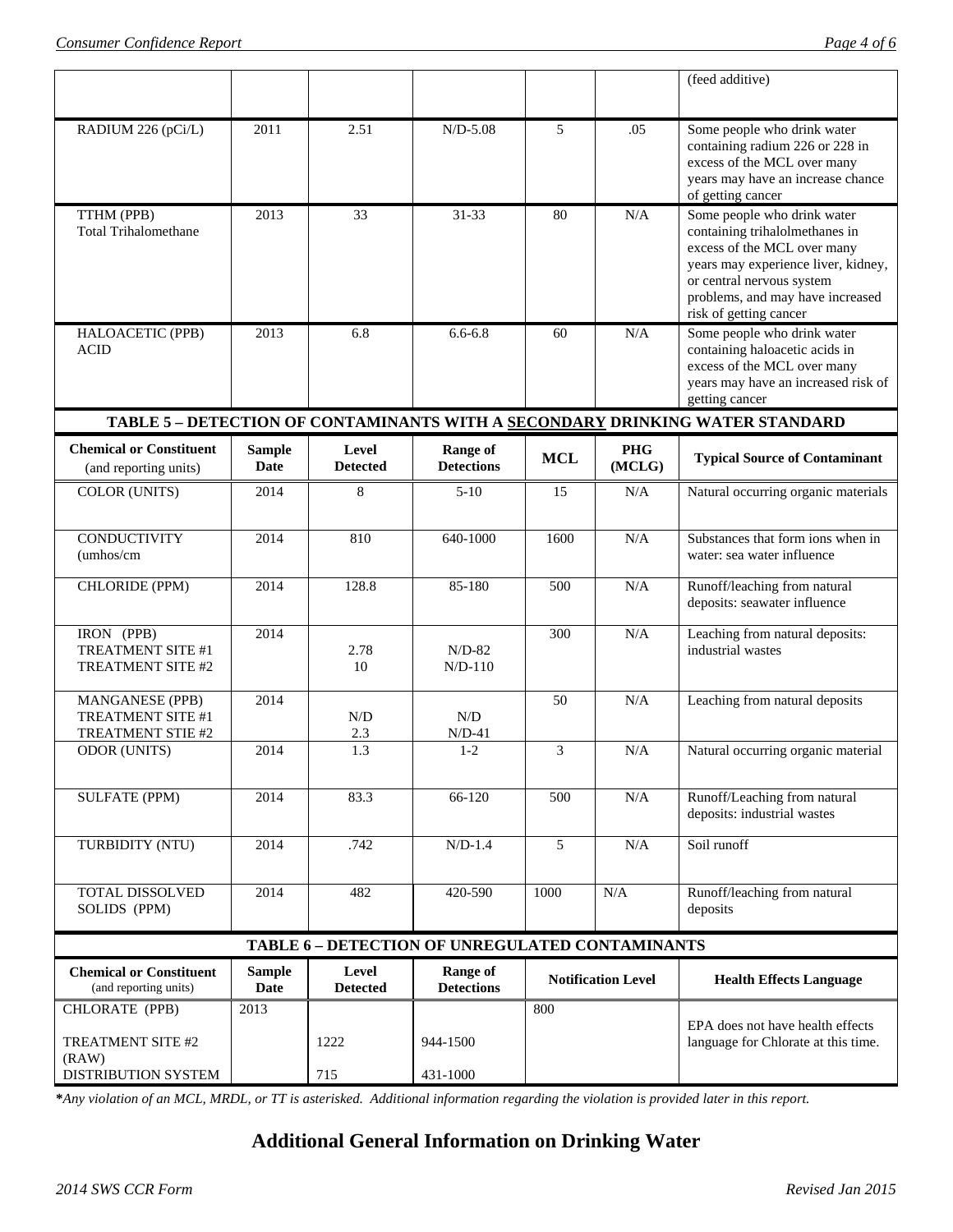# **COMPARATIVE FIGURES FOR INTERPRETING MEASUREMENTS WITHIN THIS REPORT 1 PPM 1 PPB 1 PPT 1 sec in 11.5 days** 1 sec in 31.7 years 1 sec in 317.1 centuries  **1 penny out of \$10,000 1 penny of \$10,000,000 1 penny of \$10,000,000,000 1 inch of 15.8 miles 1 inch of 15,782.8 miles 1 inch of 657.6 trip around equator 1 minute in 1.9 year 1 minute in 19 centuries 1 minute 1,900 millenniums**

Drinking water, including bottled water, may reasonably be expected to contain at least small amounts of some contaminants. The presence of contaminants does not necessarily indicate that the water poses a health risk. More information about contaminants and potential health effects can be obtained by calling the USEPA's Safe Drinking Water Hotline (1-800-426-4791).

Some people may be more vulnerable to contaminants in drinking water than the general population. Immunocompromised persons such as persons with cancer undergoing chemotherapy, persons who have undergone organ transplants, people with HIV/AIDS or other immune system disorders, some elderly, and infants can be particularly at risk from infections. These people should seek advice about drinking water from their health care providers. USEPA/Centers for Disease Control (CDC) guidelines on appropriate means to lessen the risk of infection by *Cryptosporidium* and other microbial contaminants are available from the Safe Drinking Water Hotline (1-800-426-4791).

Lead-Specific Language for Community Water Systems: If present, elevated levels of lead can cause serious health problems, especially for pregnant women and young children. Lead in drinking water is primarily from materials and components associated with service lines and home plumbing. The City of Firebaugh is responsible for providing high quality drinking water, but cannot control the variety of materials used in plumbing components. When your water has been sitting for several hours, you can minimize the potential for lead exposure by flushing your tap for 30 seconds to 2 minutes before using water for drinking or cooking. If you are concerned about lead in your water, you may wish to have your water tested. Information on lead in drinking water, testing methods, and steps you can take to minimize exposure is available from the Safe Drinking Water Hotline or at [http://www.epa.gov/safewater/lead.](http://www.epa.gov/safewater/lead)

**For systems that detect Arsenic above 5 ppb but below 10 ppb the following language is required**;

While your drinking water meets the federal and state standard for arsenic, it does contain low levels of arsenic. The arsenic standard balances the current understanding of arsenic's possible health effects against the cost of removing arsenic from drinking water. The U.S. Environmental Protection Agency continues to research the health effects of low levels of arsenic, which is a mineral known to cause cancer in humans at high concentrations and is linked to other health effects such as skin damage and circulatory problems.

# **Summary Information for Violation of a MCL, MRDL, AL, TT, or Monitoring and Reporting Requirement**

| VIOLATION OF A MCL, MRDL, AL, TT, OR MONITORING AND REPORTING REQUIREMENT |                    |                 |                                                  |                                   |  |  |
|---------------------------------------------------------------------------|--------------------|-----------------|--------------------------------------------------|-----------------------------------|--|--|
| Violation                                                                 | <b>Explanation</b> | <b>Duration</b> | <b>Actions Taken to Correct</b><br>the Violation | <b>Health Effects</b><br>Language |  |  |
| <b>NONE</b>                                                               |                    |                 |                                                  |                                   |  |  |